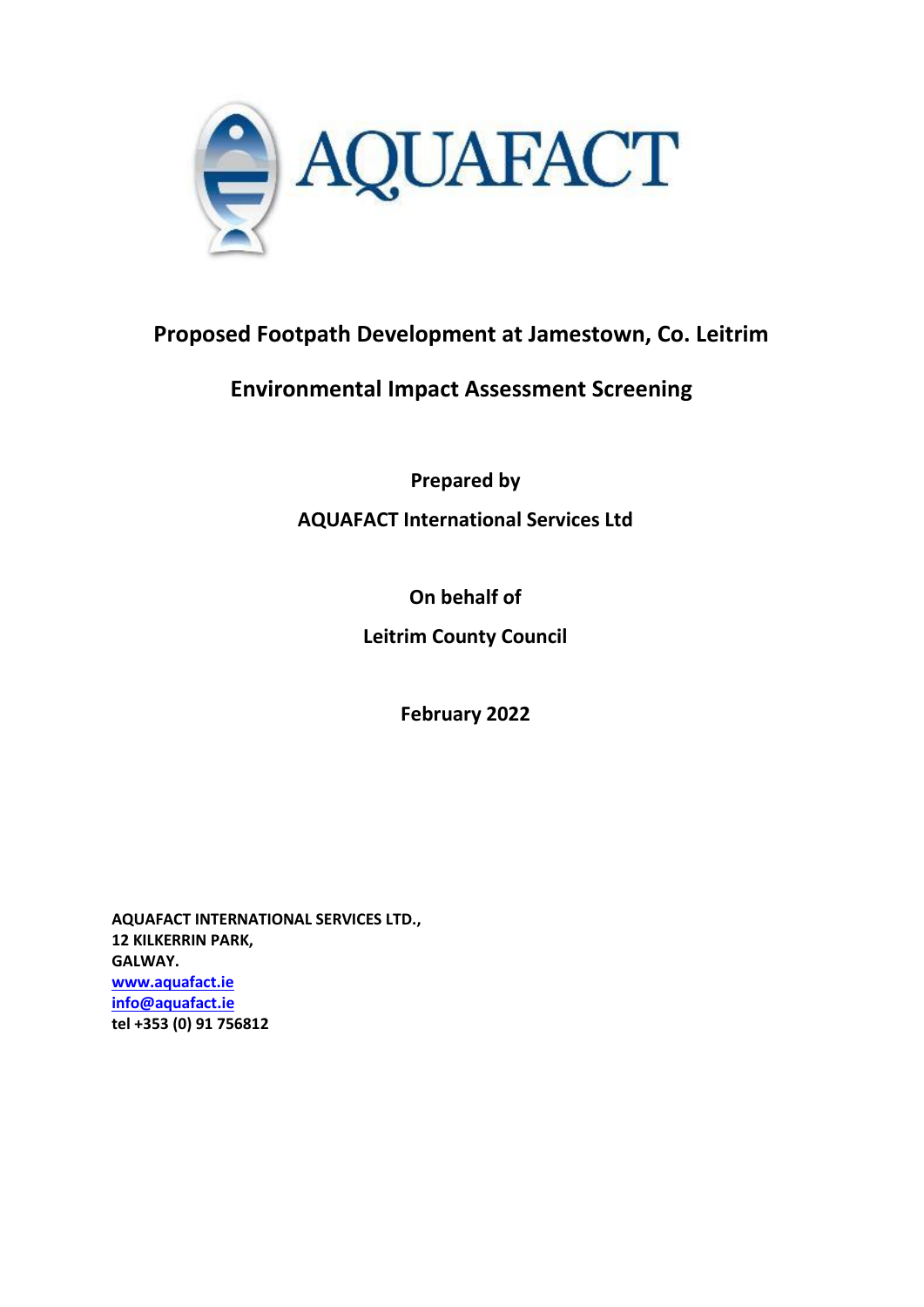March 2022

#### EIA Screening

### **Report Approval Sheet**

| <b>Client</b>        | Leitrim County Council                                                                                        |  |
|----------------------|---------------------------------------------------------------------------------------------------------------|--|
| <b>Report Title</b>  | Proposed Footpath Development at Jamestown, Co. Leitrim - Environmental<br><b>Impact Assessment Screening</b> |  |
| <b>Job Number</b>    | JN1702                                                                                                        |  |
| <b>Report Status</b> | Final                                                                                                         |  |
| <b>Issue Date</b>    | 14.III.2022                                                                                                   |  |

| Rev | <b>Status</b> | <b>Issue Date</b> | <b>File Name</b>                 | Author(s) | <b>Approved By</b> |
|-----|---------------|-------------------|----------------------------------|-----------|--------------------|
| 1   | Draft         | 20.II.2022        | JN1702 Jamestown<br><b>SISAA</b> | C. Tweedy | J. Forde           |
| 2   | Final         | 14.III.2022       | JN1702 Jamestown<br><b>SISAA</b> | C. Tweedy | J. Forde           |
|     |               |                   |                                  |           |                    |
|     |               |                   |                                  |           |                    |

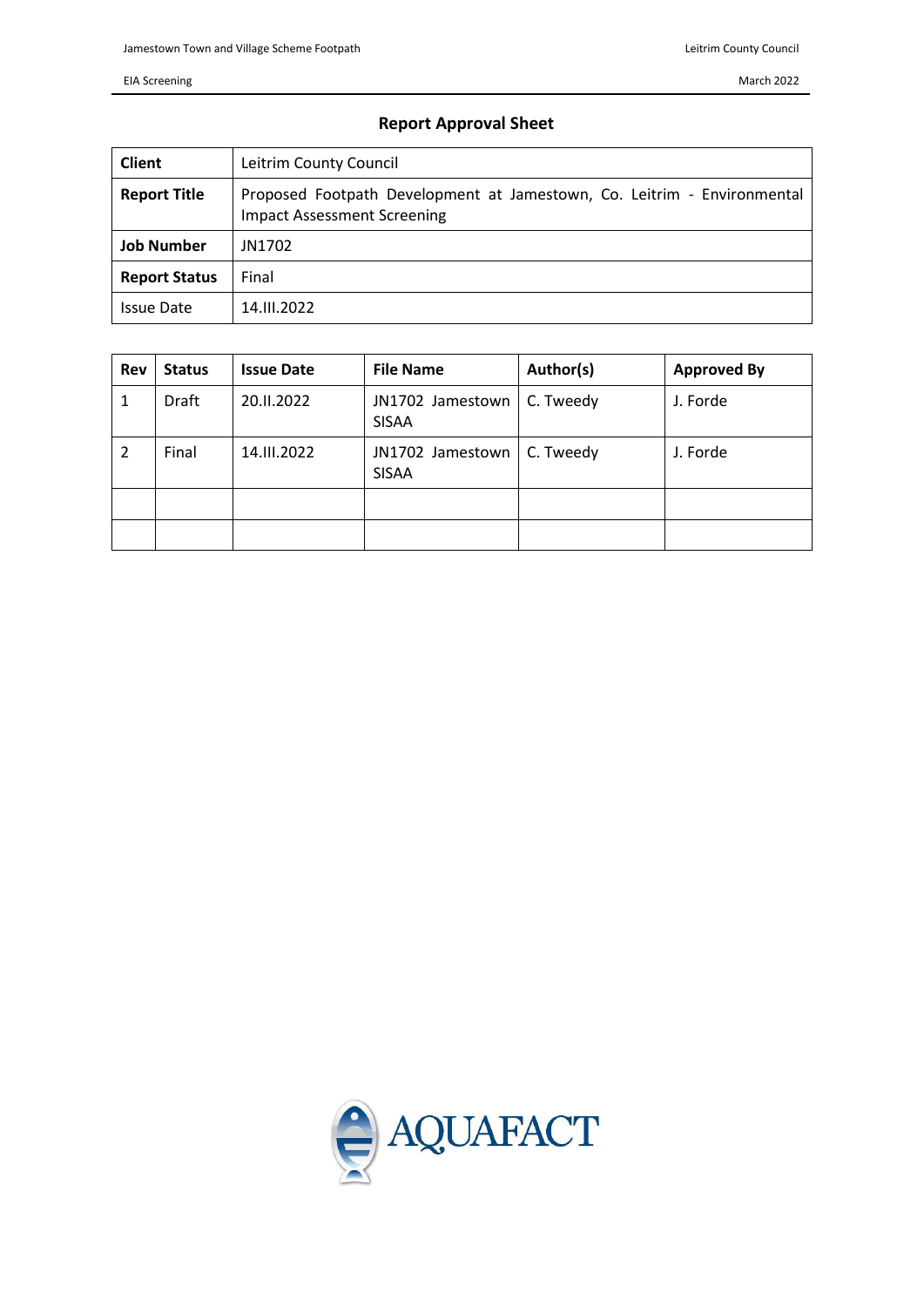# **Table of Contents**

| $\mathbf{1}$ . |  |  |  |
|----------------|--|--|--|
| 1.1.           |  |  |  |
| 1.2            |  |  |  |
| 2.             |  |  |  |
| 2.1            |  |  |  |
| 2.1.1.         |  |  |  |
| 2.1.2.         |  |  |  |
| 2.1.3.         |  |  |  |
| 2.2            |  |  |  |
| 2.3            |  |  |  |
| 3.             |  |  |  |
| 4.             |  |  |  |
| 41             |  |  |  |
| 4.2.           |  |  |  |
| 4.3.           |  |  |  |
| 5.             |  |  |  |

# **List of Figures**

|--|

# **List of Tables**

| Table 4.1: Project types prescribed for EIA purposes in the Roads and Planning and Development legislation |
|------------------------------------------------------------------------------------------------------------|
|                                                                                                            |
|                                                                                                            |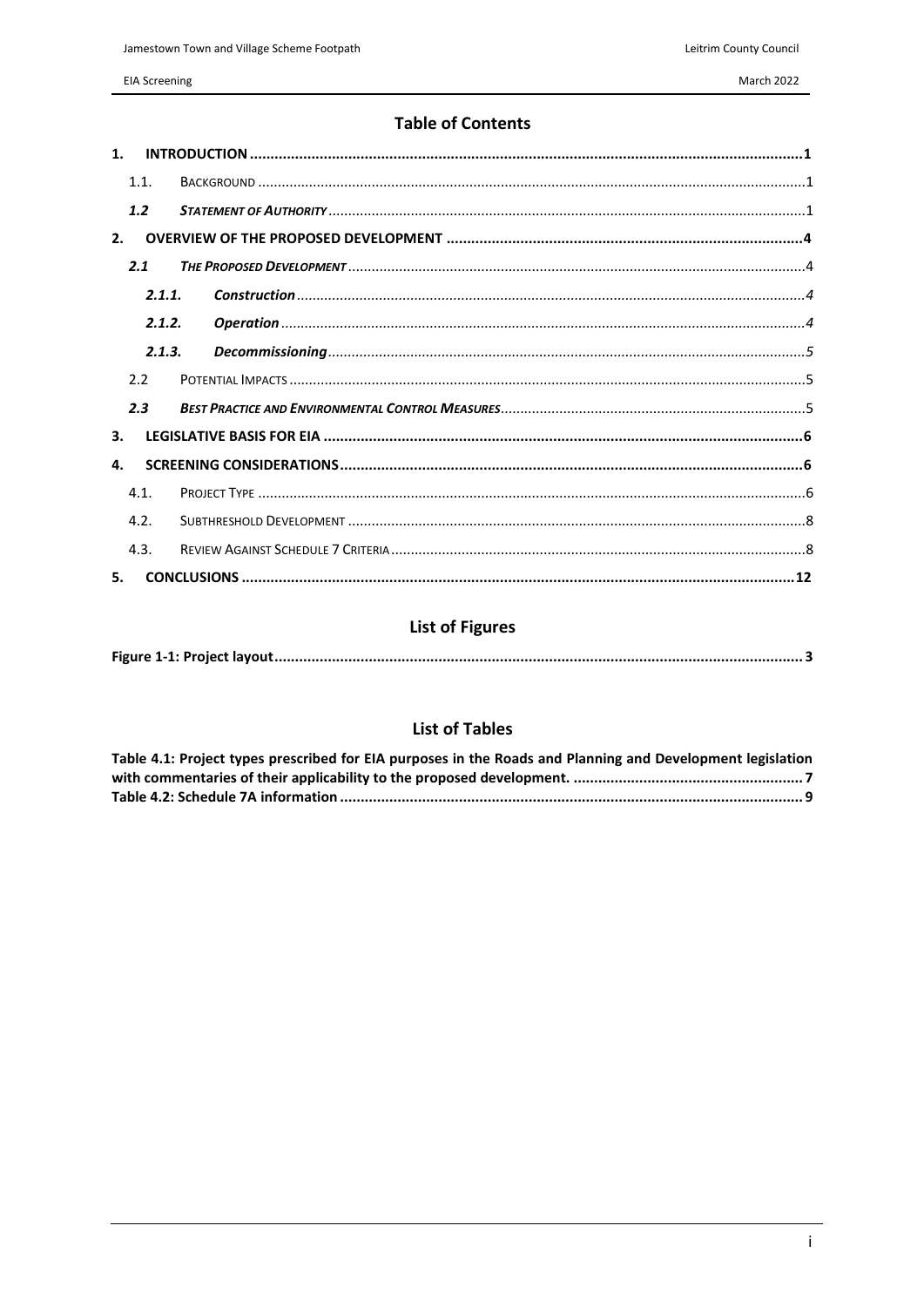# <span id="page-3-0"></span>**1. Introduction**

#### <span id="page-3-1"></span>*1.1. Background*

This *Environmental Impact Assessment Screening Report* (EIA Screening) has been prepared by AQUAFACT International Services Limited (AQUAFACT) on behalf of Leitrim County Council. The Project comprises the building of a footpath and a pedestrian crossing near Jamestown, Co. Leitrim. An overview of the proposed development is presented in **Section [2](#page-6-0)** below.

#### <span id="page-3-2"></span>*1.2 Statement of Authority*

This report has been prepared by Dr. James Forde (B.Sc., M.Sc., Ph.D., MCIEEM) and Caoimhe Tweedy (B.Sc., M.Sc.) and reviewed by Dr. Brendan O'Connor (B.Sc., Ph.D., MCIEEM).

Dr. James Forde has a Ph.D. in Marine Ecology and is a full member of the CIEEM. James has over fifteen years' experience in marine research and environmental consultancy. James specialises in marine ecology and has a full appreciation of the objectives and mechanisms of national and international environmental legislation and policy.

James' academic research has focused on benthic habitats and communities, and techniques used to assess ecological impacts under European environmental legislation including the Habitats Directive and the Water Framework Directive.

As part of James' consultancy work, he has delivered assessment reports to meet the provisions of the Habitats Directive and EIA Directive to accompany planning applications for a wide range of developments including pier enhancement projects, coastal defence projects, and aquaculture.

James was a member of the International Union for Conservation of Nature (IUCN) expert working group for marine red-list habitats for the North Atlantic and has collaborated with international experts on the designation of sensitive marine habitats including *Ostrea edulis* beds, *Mytilus edulis* beds, seagrass meadows and offshore biogenic and geogenic reef habitats. James has collaborated with national experts on the assessment of deep-water reef habitats in Irish waters to support Ireland's national assessment of reef as required under Article 17 of the Habitats Directive. Recently James has also worked with national experts on the classification of lagoon habitats, a Habitats Directive Annex I priority habitat.

Dr. Brendan O'Connor is the ecology lead for the Jamestown project and has responsibility for all ecological surveys and reporting. He is expert in ecological matters and the full spectrum of environmental assessment techniques, methodologies, and statutes. Professionally, he is a member of relevant Institutes requiring the highest standards of professional competence and integrity. He is a member of the Chartered Institute of Ecology and Environmental Management (CIEEM).

Brendan has 40 years of experience in the field of marine science and has published *circa* 75 scientific papers and numerous reports specialising in the biology and ecology of sea-floor communities. Brendan is an internationally recognised polychaete taxonomist and has led numerous international workshops in polychaete taxonomy including workshops as part of the UK BEQUALM/NMBAQC. He has 33 publications on marine invertebrate taxa including descriptions of new species, revisions of families and additions to the European and Irish fauna.

As Managing Director of AQUAFACT,Brendan has been responsible for all aspects of management including the design, execution and reporting of numerous desk studies, surveys, assessments, and environmental outputs including AA screenings, Natura Impact Statements and EIARs.

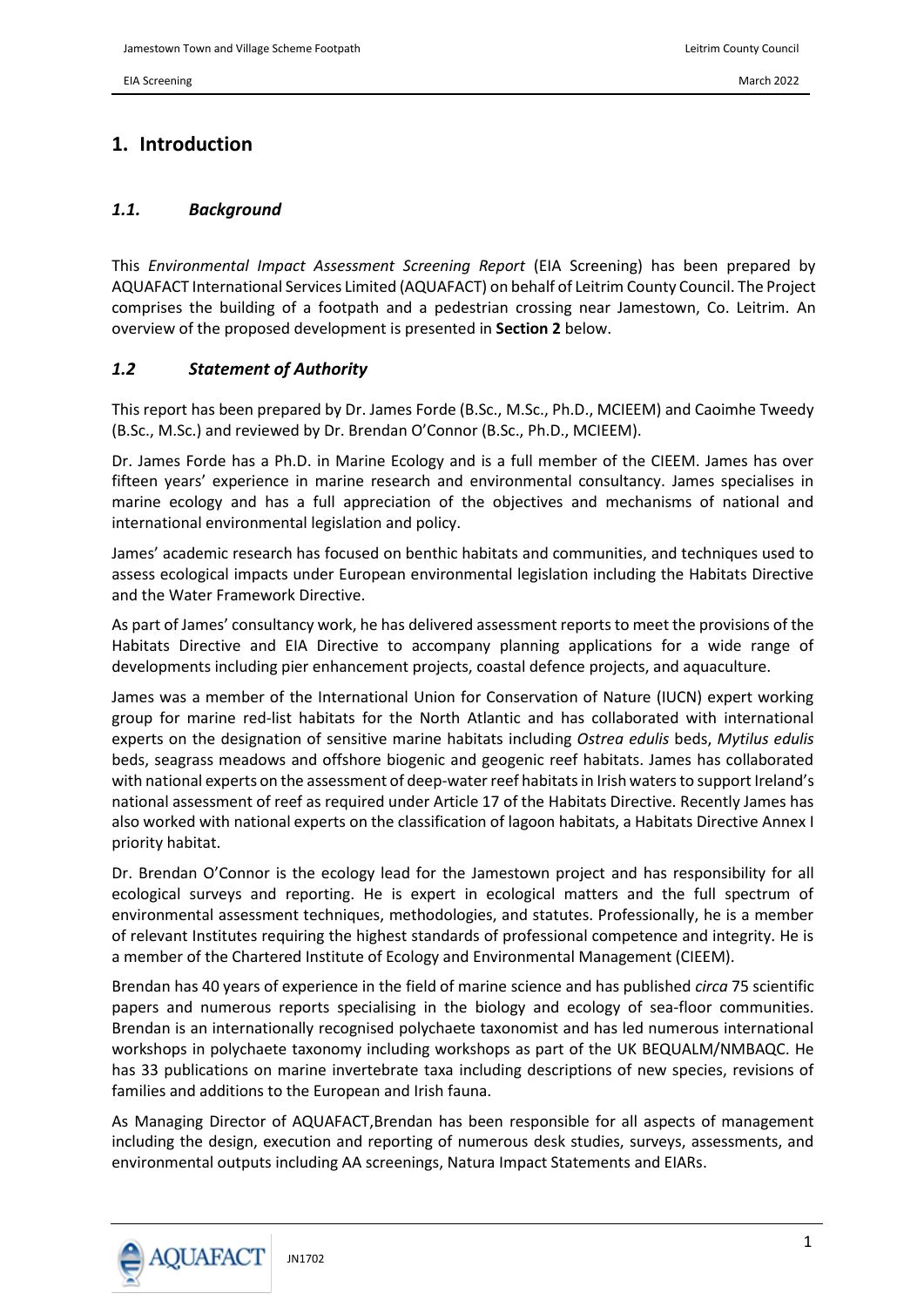Caoimhe is an Ecologist at AQUAFACT (part of the APEM group) with over two years' experience in environmental consultancy. Caoimhe attended the National University of Ireland, Galway completing an honours degree in Marine Biology in 2016 and went on to complete an honours M.Sc. degree in Marine Biology at University College, Cork in 2019.

Caoimhe has worked numerous projects that assessed environmental impacts at Special Areas of Conservation (SAC) and Special Protection Areas (SPAs) around the Irish coast. During her consultancy work Caoimhe has been involved in the preparation of environmental reports including NIS, AA screening and EIARs and Scoping Documents.

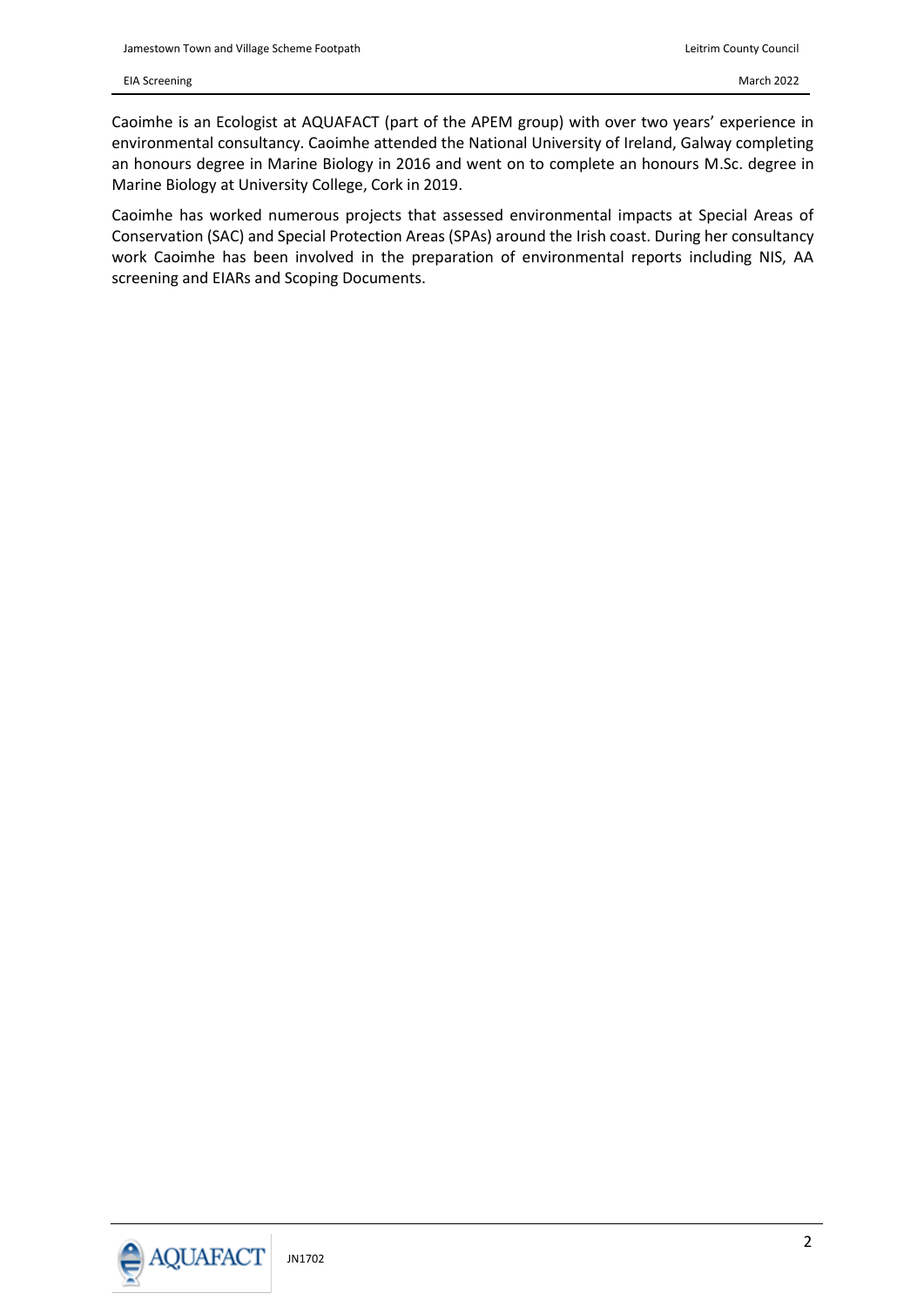

<span id="page-5-0"></span>**Figure 1-1: Project layout.**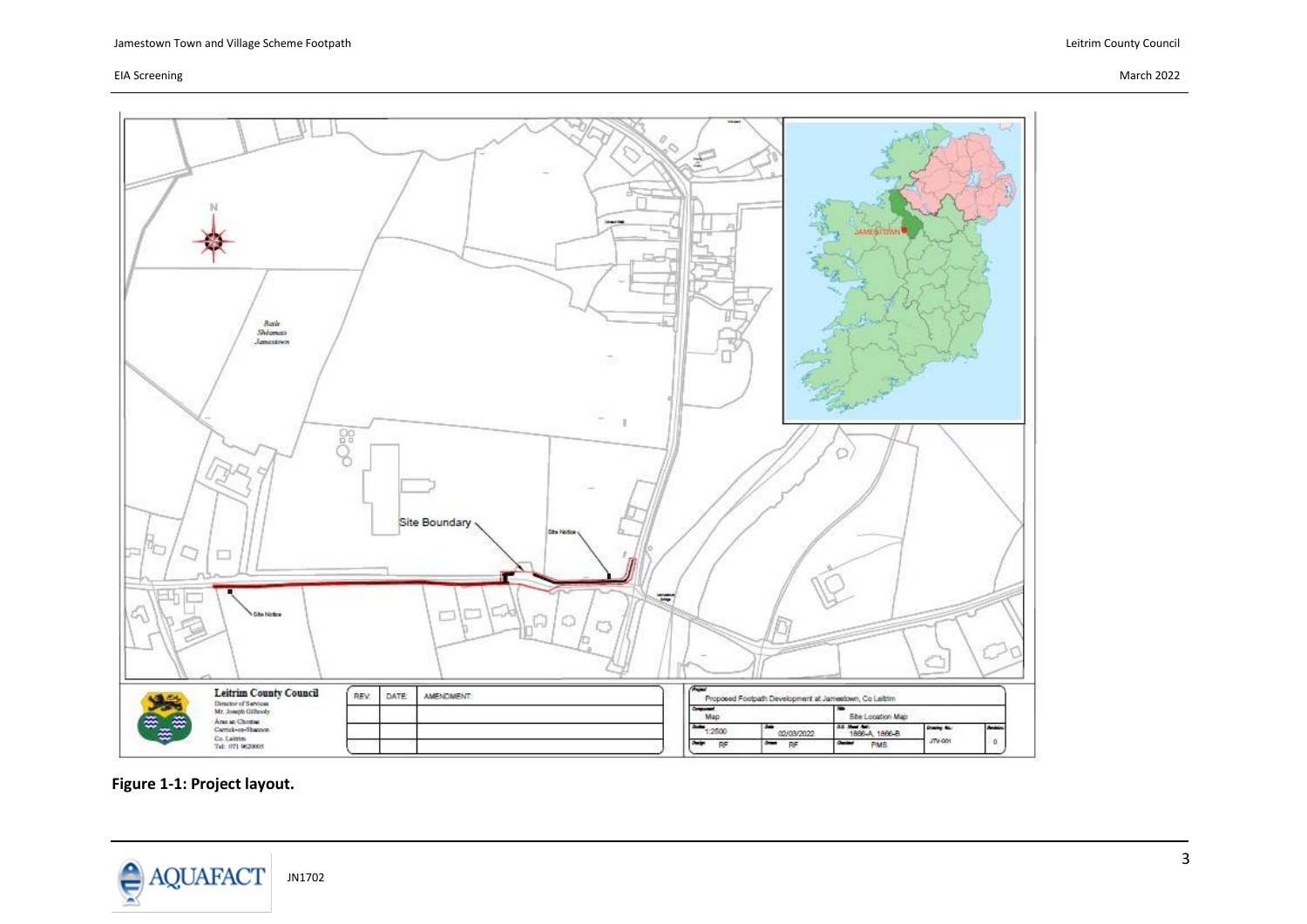### <span id="page-6-0"></span>**2. Overview of the Proposed Development**

**Section [2.1](#page-6-1)** below provides an overview of the proposed development while **Section [2.2](#page-7-2)** describes the potential associated impacts. **Sectio[n 2.3](#page-7-3)** summarises the suite of best practice environmental control and measures that have been incorporated into the design of the proposed development to be implemented during the construction phase. The control and measures are summarised in the preliminary Construction and Environmental Management Plan (CEMP) prepared for the proposed development.

#### <span id="page-6-1"></span>*2.1 The Proposed Development*

The objective of the Project is to provide access by foot to increase the accessibility of a local area of Jamestown, Co. Leitrim, by constructing a 460m footpath and pedestrian crossing [\(](#page-5-0)

#### **[Figure](#page-5-0) 1-1**).

The Project comprises of the development of a footpath from the junction of L3656 and L3657 near Jamestown Village, westbound for 460m with associated public lighting and ramped uncontrolled crossing and all necessary ancillary works.

Construction equipment to be used will include a small truck, roller, mini excavator, compact surface dressing combination unit. Fuels, oils, greases and hydraulic fluids will be stored at a site compound in bunded containers or bunded trailers/ bowsers. Bunds for the storage of chemicals, where applicable, will be lined or constructed of materials resistant to damage by the materials stored therein. Additionally, the capacity of such bunds will be a minimum of 110% of the volume of the largest container stored therein. Bunds will be designed in accordance with Environmental Protection Agency guidance in relation to the storage of potentially polluting liquids ("IPC Guidance Note on Storage and Transfer of Materials for Scheduled Activities", 2004).

All equipment will be re-fuelled at a site compound area or prior to arrival at site. Drip trays will be used where hydrocarbons are being used for vehicle maintenance/ refuelling. Potential impacts caused by spillages *etc*. during the construction phase will be reduced by keeping spill kits and other appropriate equipment on-site. All construction works will be confined to daylight hours and there will be no artificial lighting used within the construction area. Good construction site hygiene will be employed to prevent the introduction and spread of Third Schedule Invasive species (*e.g.* Rhododendron, Japanese Knotweed, Giant Rhubarb *etc.*) by thoroughly washing vehicles prior to entering and leaving any site. All construction infill material will be screened for invasive species.

#### <span id="page-6-2"></span>**2.1.1. Construction**

The works proposed includes:

- Removal of some trees in the line of the proposed footpath
- Rebuilding of a short section of a dry stone field boundary wall
- Piping of open drains along the public road
- Installation of unbound stone for the proposed footpath base and kerb line
- Installation of Macadam surface to footpath
- Construction of a controlled pedestrian crossing
- Installation of public lighting along the footpath

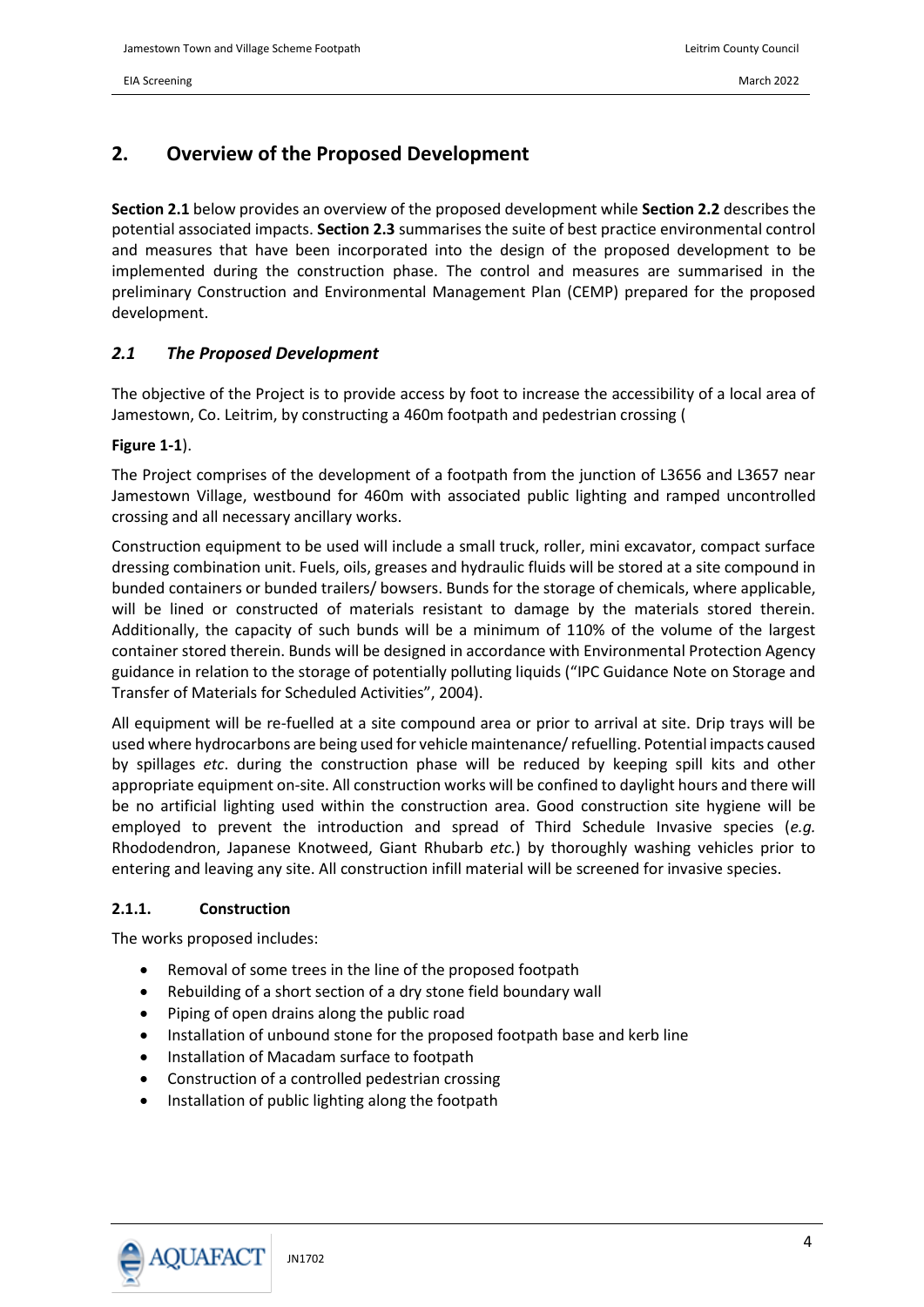#### <span id="page-7-0"></span>**2.1.2. Operation**

Activities associated with the operational phase of the Project are limited to the occasional inspection and minor maintenance of footpath and crossing surface and possibly the immediately adjacent access point (*e.g*. pathways and roadways). Other minor activities include the periodic maintenance of landscaped areas.

#### <span id="page-7-1"></span>**2.1.3. Decommissioning**

Decommissioning is not expected to happen.

#### <span id="page-7-2"></span>*2.2 Potential Impacts*

Aspect of the development that have the potential to impact on are considered in this screening. The source of impact associated with the proposed development are detailed below.

- **1. Construction noise disturbance associated with construction activities**. There is a risk of birds colliding with machinery working on-site. This may cause a local disturbance to birds if they fly through the site.
- **2. Discharges released during construction periods; release of dust, sediment, chemicals and/ or waste material**. Equipment also have fuel tanks and hydraulic systems which could release fuel and lubricating oils, cleaning fluids and chemicals. Spillages may also include run-off of sediment laden surface water from the site to the River Shannon.

#### <span id="page-7-3"></span>*2.3 Best Practice and Environmental Control Measures*

A suite of best practice environmental control and measures have been incorporated into the design of the proposed development to be implemented during the construction phase and are fully described in the preliminary CEMP.

Measures for the protection of the environment and water quality have been incorporated into the initial setup phase, including the installation and management of site compounds, fuel storage areas and material storage areas. Such measures will ensure that there is no potential for water quality deterioration or effects on ecological receptors.

The capacity of such bunds will be a minimum of 110% of the volume of the largest container stored therein. Bunds will be designed in accordance with Environmental Protection Agency guidance in relation to the storage of potentially polluting liquids ("IPC Guidance Note on Storage and Transfer of Materials for Scheduled Activities", 2004).

All equipment will be re-fuelled at a site compound area or prior to arrival at site. Drip trays will be used where hydrocarbons are being used for vehicle maintenance/ refuelling. Potential impacts caused by spillages etc. during the construction phase will be reduced by keeping spill kits and other appropriate equipment on-site. All construction works will be confined to daylight hours and there will be no artificial lighting used within the construction area. Good construction site hygiene will be employed to prevent the introduction and spread of Third Schedule Invasive species (e.g. Rhododendron, Japanese Knotweed, Giant Rhubarb *etc.*) by thoroughly washing vehicles prior to entering and leaving any site. All construction infill material will be screened for invasive species.

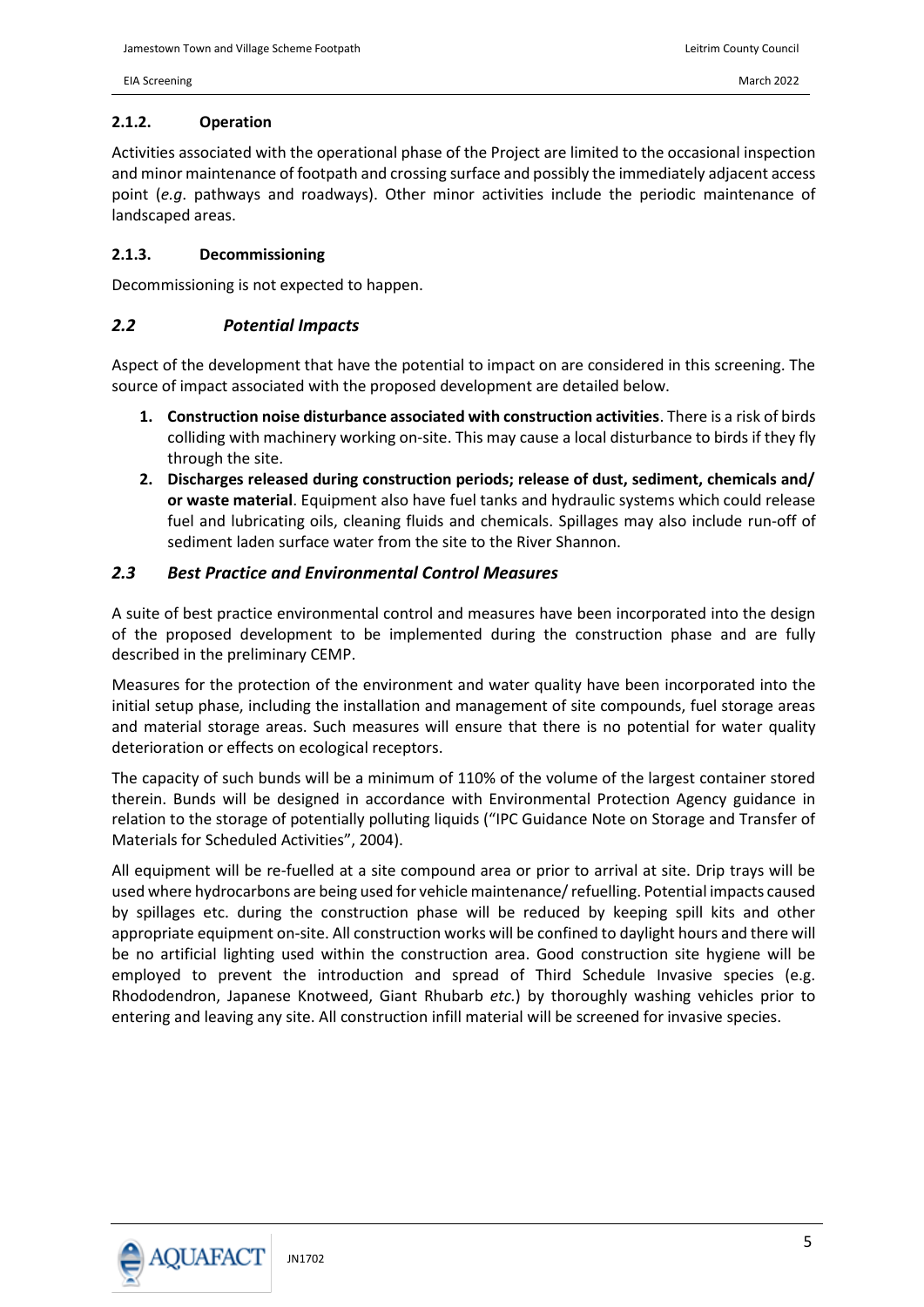# <span id="page-8-0"></span>**3. Legislative Basis For EIA**

EIA requirements derive from EU Directive 2011/92/EU (as amended by Directive 2014/52/EU) on the assessment of the effects of certain public and private projects on the environment. The Directive has been transposed into various Irish legislation of which the following are the most relevant to this development.

- The Planning and Development Acts 2000-2020 (Part X), as amended by, *inter alia*, the:
	- o Planning and Development Regulations 2001 (S.I. 600/2001)
	- o European Union (Planning and Development) (Environmental Impact Assessment) Regulations 2018) (S.I. 296/2018)

Part 1 of Schedule 5 of these regulations lists projects included in Annex I of the Directive which automatically require EIA.

For projects included in Annex II of the Directive, Part 2 of Schedule 5 provides thresholds, above which EIA is required.

The Roads Act 1993, as amended, also contains EIA requirements. Section 50 of the Act specifies the types of roads projects that automatically require EIA and sets out criteria for determining whether or not other roads projects should be subject to EIA. These types of road projects are generally largescale projects such as new or realigned roads of four lanes or more, new bridges or tunnels that are likely to have significant effects on the environment. The only road works included in the subject proposal are resurfacing of an existing roadway, minor improvements to footpaths and pedestrian crossing facilities and provision of two bus parking bays. Due to the absence of any significant road works, the subject proposal is not considered to be a road improvement project that would be subject to the EIA screening criteria set out in the Roads Act.

### <span id="page-8-1"></span>**4. Screening Considerations**

#### <span id="page-8-2"></span>*4.1. Project Type*

In the first instance it is necessary to determine whether the project is of a type that requires EIA.

Potentially relevant project types prescribed for EIA purposes in the Roads and Planning and Development legislation are listed in **[Table 4.1](#page-9-0)**, with commentaries of their applicability to the proposed development. Criteria for changes or extensions are included.

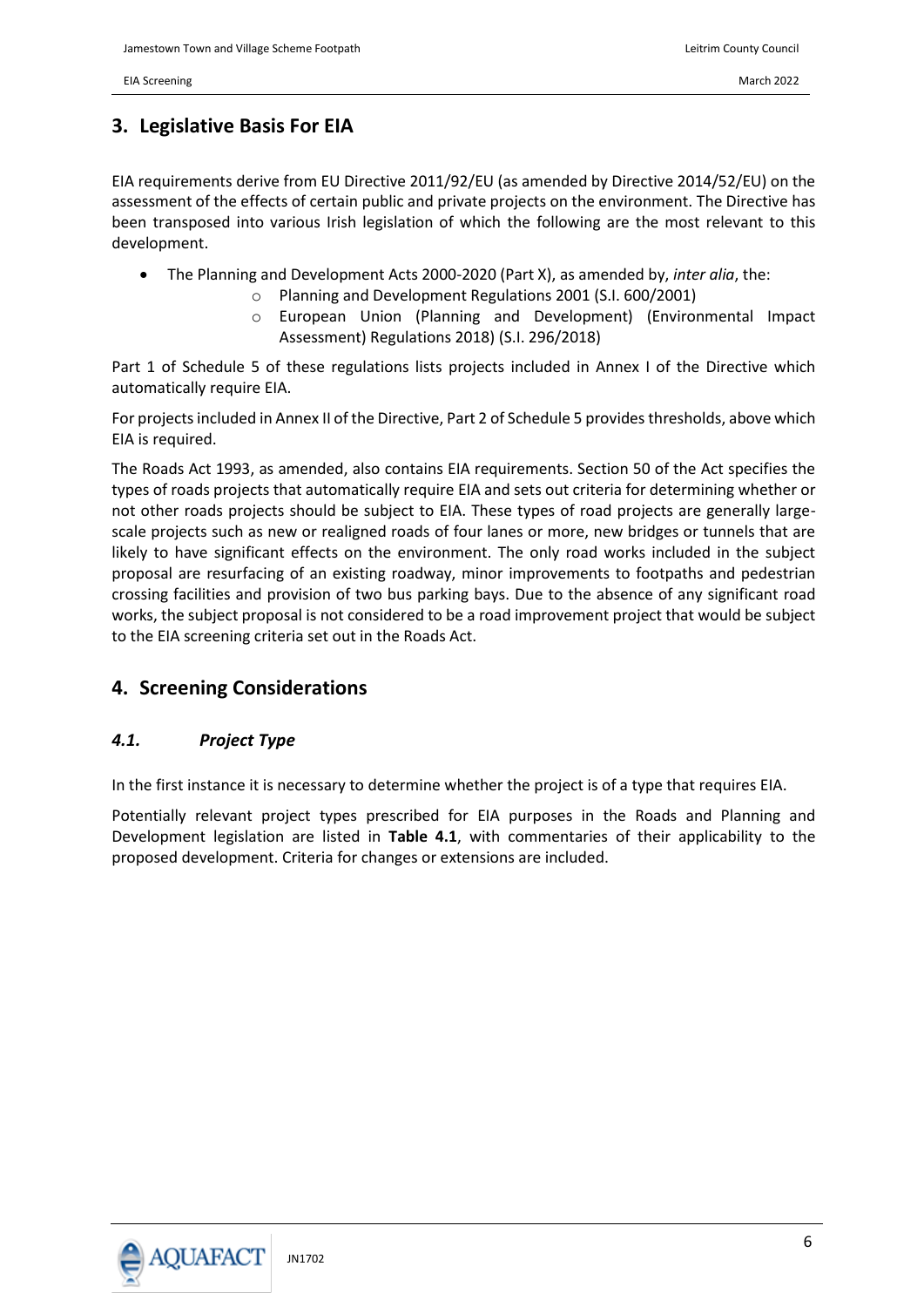#### <span id="page-9-0"></span>**Table 4.1: Project types prescribed for EIA purposes in the Roads and Planning and Development legislation with commentaries of their applicability to the proposed development.**

| Project type / criteria                                                                                                                                                                                                                                                                                                                                                                                      | <b>Comment</b>                                                                                                                                                                                                                                                                                                                                                                                                                                                                                                                                                                                                                                                                                    | Is EIA required on this<br>basis? |
|--------------------------------------------------------------------------------------------------------------------------------------------------------------------------------------------------------------------------------------------------------------------------------------------------------------------------------------------------------------------------------------------------------------|---------------------------------------------------------------------------------------------------------------------------------------------------------------------------------------------------------------------------------------------------------------------------------------------------------------------------------------------------------------------------------------------------------------------------------------------------------------------------------------------------------------------------------------------------------------------------------------------------------------------------------------------------------------------------------------------------|-----------------------------------|
| <b>Roads legislation</b><br>SI 279/2019 (s.5, amending section<br>50 of the Roads Act, 1993)                                                                                                                                                                                                                                                                                                                 |                                                                                                                                                                                                                                                                                                                                                                                                                                                                                                                                                                                                                                                                                                   |                                   |
| (1) (b) to (d) of S.I. 279/2019 require<br>that any road development or road<br>improvement project which would<br>be likely to have significant effects<br>on the environment, including<br>projects located on ecologically<br>protected sites, shall be subject to<br>EIA<br><b>Planning</b><br>and<br>Development<br>legislation                                                                         | The measures included in the scheme<br>are largely restricted to existing road<br>surfaces and footpaths. It is considered<br>unlikely to have significant effects on<br>the environment, within the meaning of<br>the EIA Directive.                                                                                                                                                                                                                                                                                                                                                                                                                                                             | No                                |
| S.I. 600/2001, Schedule 5, Pt 2<br>Infrastructure<br>Project type 10.                                                                                                                                                                                                                                                                                                                                        |                                                                                                                                                                                                                                                                                                                                                                                                                                                                                                                                                                                                                                                                                                   |                                   |
| projects<br>(b) (iv) Urban development which<br>would involve an area greater than<br>2 hectares in the case of a business<br>district, 10 hectares in the case of<br>other parts of a built-up area and 20<br>hectares elsewhere.<br>this paragraph,<br>"business<br>(In<br>district" means a district within a<br>city or town in<br>which<br>the<br>predominant land use is retail or<br>commercial use.) | European Commission guidance lists a<br>range of projects, stating that these or<br>other<br>with<br>similar<br>projects<br>characteristics can be considered to be<br>'urban development'. These include:<br>Shopping centres<br>٠<br>Bus garages<br>Train depots<br>Hospitals<br>Universities<br>Sports stadiums<br>Cinemas<br>Theatres<br>Concert halls<br>٠<br>Other cultural centres<br>Sewerage or water supply<br>networks<br>The<br>proposed<br>project<br>does<br>not<br>similar<br>correspond<br>have<br>to<br>or<br>characteristics to any of the above listed<br>project types. It may be considered as<br>not comprising 'urban development'<br>within the meaning of the Directive. | No                                |
| 13.<br>Project<br>Changes,<br>type<br>development<br>extensions,<br>and<br>testing                                                                                                                                                                                                                                                                                                                           |                                                                                                                                                                                                                                                                                                                                                                                                                                                                                                                                                                                                                                                                                                   |                                   |
| (a) Any change or extension of<br>development which would:-<br>(i) result in the development being<br>of a class listed in Part 1 or<br>paragraphs 1 to 12 of Part 2 of this<br>Schedule,<br>and<br>(ii) result in an increase in size<br>greater than-                                                                                                                                                      | The changes covered by proposal will<br>not result in the affected area being of a<br>listed class.<br>The proposed development<br>meets<br>neither of the Project Type 13(a)<br>criteria.                                                                                                                                                                                                                                                                                                                                                                                                                                                                                                        | No                                |

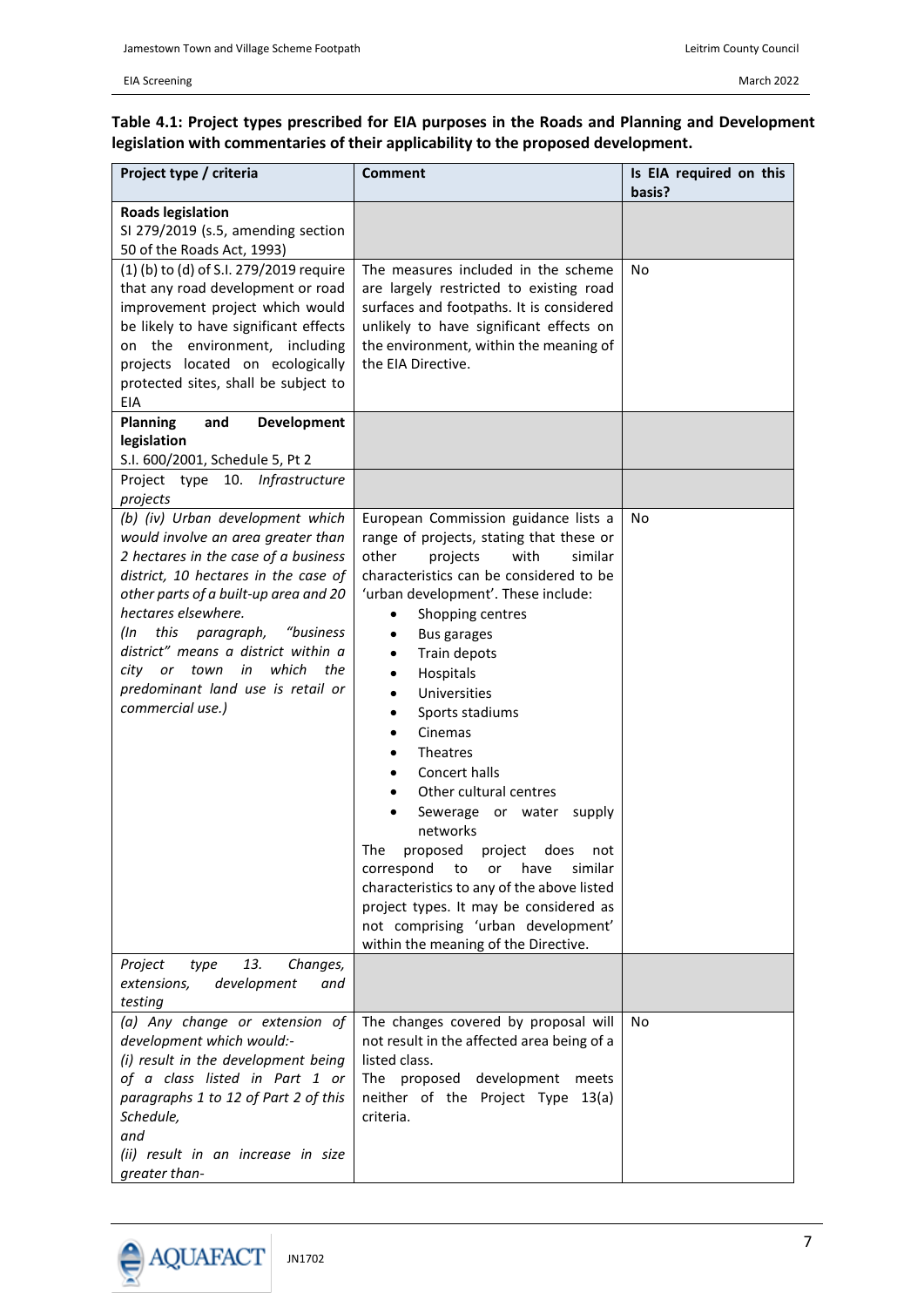|     | - 25 per cent, or                   |            |
|-----|-------------------------------------|------------|
|     | - an amount equal to 50 per cent of |            |
| the | appropriate                         | threshold, |
|     | whichever is the greater            |            |

#### <span id="page-10-0"></span>*4.2. Sub-threshold Development*

Article 92 of the Regulations of 2001, as amended define: 'sub-threshold development' as:

*development of a type set out in Part 2 of Schedule 5 which does not equal or exceed, as the case may be, a quantity, area or other limit specified in that Schedule in respect of the relevant class of development.* 

Annex III of the EIA Directive (2011/92/EU, as amended) as transposed into Schedule 7 of the Planning and Development Regulations, sets out criteria for review of sub-threshold projects to determine if they should be subject to EIA. These criteria include characteristics, location and potential impacts.

**As the project does not correspond to any project type in the Roads or Planning and Development legislation, as listed above, it is not considered to be 'sub-threshold development'.** On this basis, it can be seen that it is not required to review the proposal against the Schedule 7 criteria and it does not need to be subject to Environmental Impact Assessment.

Notwithstanding, given the 'wide scope and broad purpose'of the EIA Directive, and for the avoidance of any doubt, the next section of this report provides a review of the proposed development against prescribed criteria for determining whether or not a sub-threshold development is required to be subject to EIA.

#### <span id="page-10-1"></span>*4.3. Review Against Schedule 7 Criteria*

Schedule 7 sets out the: - *Criteria for determining whether Development listed in Part 2 of Schedule 5 should be subject to an Environmental Impact Assessment.* While it has been established above that the proposal is not listed in Part 2 of Schedule 5, out of an abundance of caution, this section of the report does nonetheless consider the Schedule 7 criteria.

These criteria cover:

- 1. Characteristics of the proposed development
- 2. Location of the proposed development
- 3. Types and characteristics of potential impacts

The criteria are listed in **[Table 4.2](#page-11-0)** below. The comments provided in relation to the category 1 and 2 criteria are factual and do not comment on the types or characteristics of impacts. In keeping with the intent of Schedule 7, commentary on impacts is provided in response to the items covered by category 3 (in the third part of **[Table 4.2](#page-11-0)** below). All comments, particularly regarding 'significance', are made in the context of the Directive and guidance. Cross references are included where useful. The review against the Schedule 7 criteria refers to and takes account of the prescribed environmental factors, as relevant.

Schedule 7A of the Planning and Development Regulations sets out 'Information to be provided by the Applicant or Developer for the Purposes of Screening Sub-threshold Development for Environmental Impact Assessment'. This information includes:

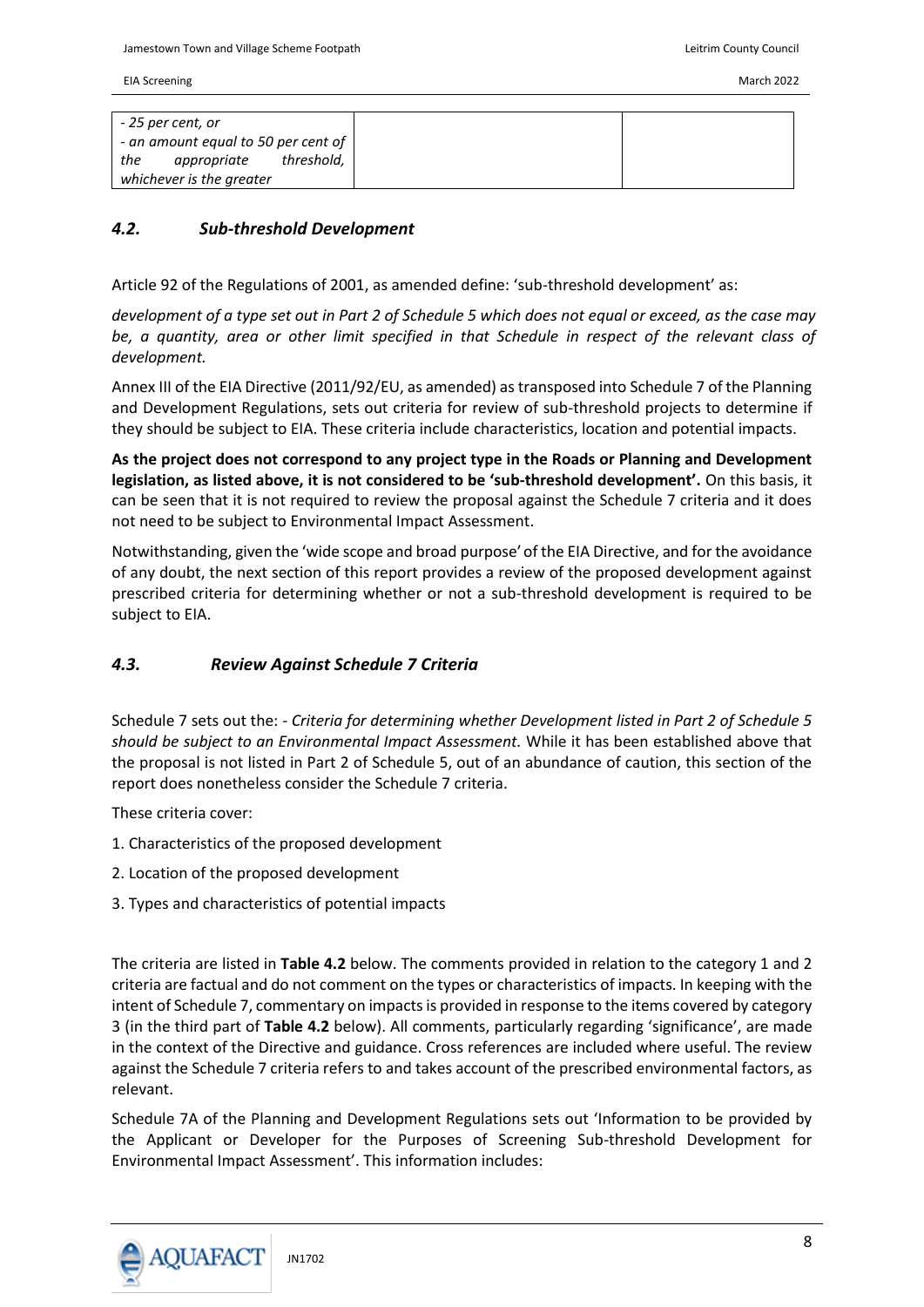- 1. A description of the proposed development
- 2. A description of the aspects of the environment likely to be significantly affected by the proposed development.
- 3. A description of any likely significant effects, to the extent of the information available on such effects, of the proposed development on the environment
- 4. The compilation of the information at paragraphs 1 to 3 shall take into account, where relevant, the criteria set out in Schedule 7.

This screening report includes the relevant Schedule 7A information. This is contained in in the commentary provided in **[Table 4.2](#page-11-0)**.

#### <span id="page-11-0"></span>**Table 4.2: Schedule 7A information**

| <b>Schedule 7 Criteria</b>                                                                                                                                                                                                                                                                                                                                                     | <b>Comment</b>                                                                                                                                                                                                                                                                                                                              |
|--------------------------------------------------------------------------------------------------------------------------------------------------------------------------------------------------------------------------------------------------------------------------------------------------------------------------------------------------------------------------------|---------------------------------------------------------------------------------------------------------------------------------------------------------------------------------------------------------------------------------------------------------------------------------------------------------------------------------------------|
| 1. Characteristics of Proposed<br><b>Development</b>                                                                                                                                                                                                                                                                                                                           |                                                                                                                                                                                                                                                                                                                                             |
| The characteristics of proposed<br>development, in particular:                                                                                                                                                                                                                                                                                                                 |                                                                                                                                                                                                                                                                                                                                             |
| (a) the size and design of the whole of the<br>proposed development                                                                                                                                                                                                                                                                                                            | The project area is approx. 460m in length.                                                                                                                                                                                                                                                                                                 |
| (b) cumulation with other existing<br>development and/or development the<br>subject of a consent for proposed<br>development for the purposes of section<br>of<br>172(1A)(b)<br>the<br>Act<br>and/or<br>development the<br>subject<br>of any<br>development consent for the purposes<br>of the Environmental Impact Assessment<br>Directive by or under any other<br>enactment | The proposed project will be part of and will interact with the<br>wider tourism and transportation network.<br>Due to its nature and scale, it has no characteristics that would<br>have potential to cause environmental impacts that could be<br>significant when combined with impacts from other existing or<br>permitted developments |
| of<br>(c)<br>the nature<br>any<br>associated<br>demolition works                                                                                                                                                                                                                                                                                                               | No demolition works are required.                                                                                                                                                                                                                                                                                                           |
| (d) the use of natural resources, in<br>particular<br>land,<br>soil,<br>water<br>and<br>biodiversity                                                                                                                                                                                                                                                                           | No significant natural resources will be used.                                                                                                                                                                                                                                                                                              |
| e) the production of waste                                                                                                                                                                                                                                                                                                                                                     | No significant waste streams will be generated.                                                                                                                                                                                                                                                                                             |
| (f) pollution and nuisances                                                                                                                                                                                                                                                                                                                                                    | No significant pollution or nuisances will be caused.                                                                                                                                                                                                                                                                                       |
| (g) the risk of major accidents, and/or<br>disasters which are relevant to the<br>project concerned, including<br>those<br>caused by climate change, in accordance<br>with scientific knowledge                                                                                                                                                                                | There is no significant potential for the proposed development<br>to give rise to significant adverse effects on the environment<br>accidents<br>and/or<br>disasters.<br>due to<br>This<br>applies<br>to<br>accidents/disasters arising from external factors as well as<br>accidents arising from the development.                         |

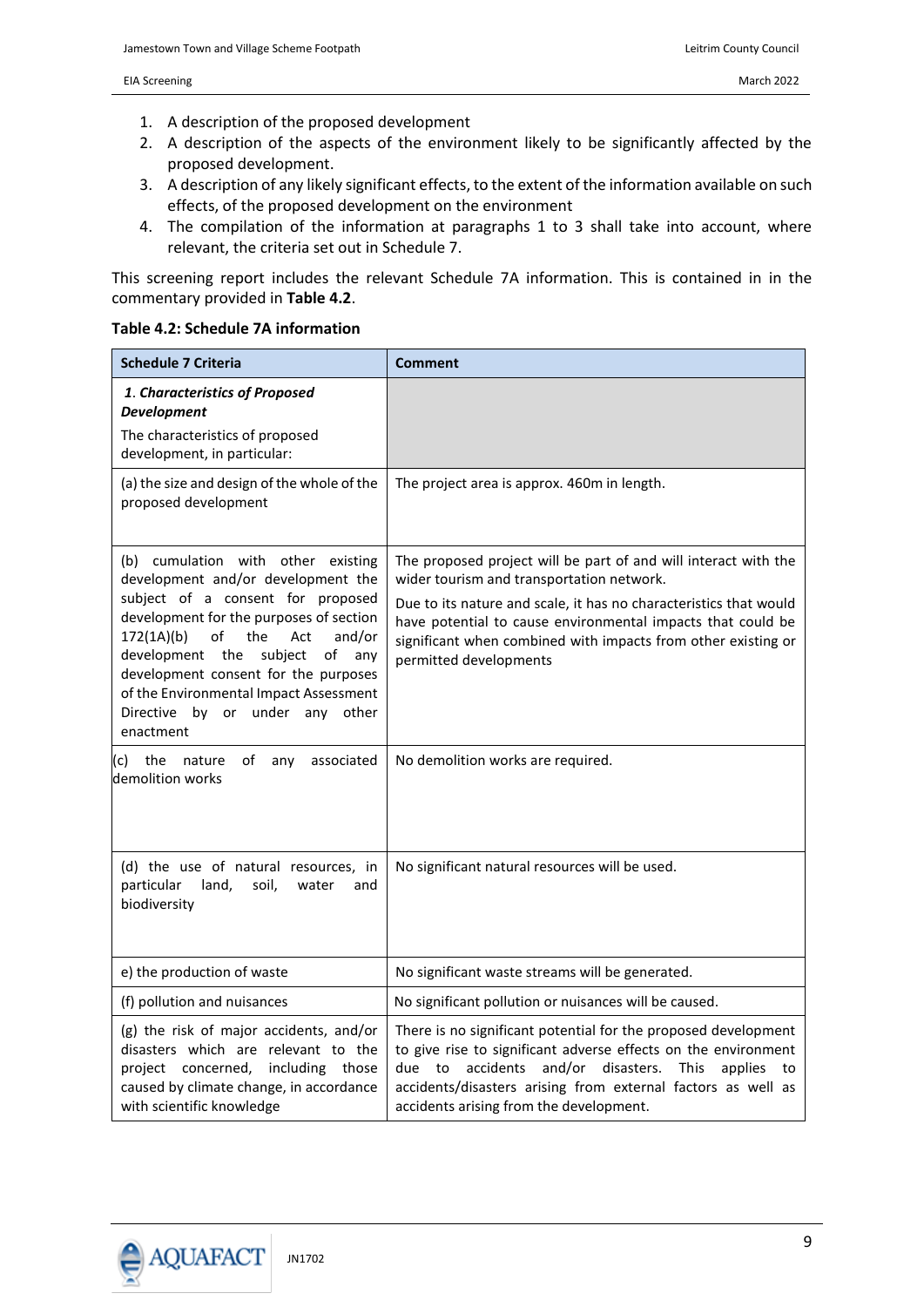| <b>Schedule 7 Criteria</b>                                                                                                                                                                                                                             | <b>Comment</b>                                                                                                                                                                                                                                                                                                                                                 |
|--------------------------------------------------------------------------------------------------------------------------------------------------------------------------------------------------------------------------------------------------------|----------------------------------------------------------------------------------------------------------------------------------------------------------------------------------------------------------------------------------------------------------------------------------------------------------------------------------------------------------------|
| 2. Location of proposed development<br>environmental<br>The<br>sensitivity<br>of<br>geographical areas likely to be affected<br>by the proposed development, with<br>particular regard to-                                                             |                                                                                                                                                                                                                                                                                                                                                                |
| (a) the existing and approved land use                                                                                                                                                                                                                 | There are numerous existing and permitted developments<br>adjacent and close to the area of the proposed development.<br>These include extensions and renovations to existing houses,<br>and retention of existing developments                                                                                                                                |
| (b) the relative abundance, availability,<br>quality and regenerative capacity of<br>natural resources (including soil, land,<br>water and biodiversity) in the area and its<br>underground                                                            | There are no significant natural resources at the development<br>site.                                                                                                                                                                                                                                                                                         |
| (c) the absorption capacity of the natural<br>environment, paying particular attention<br>to the following areas:                                                                                                                                      |                                                                                                                                                                                                                                                                                                                                                                |
| (i) wetlands, riparian areas, river mouths                                                                                                                                                                                                             | The proposed development area is adjacent to the River<br>Shannon.                                                                                                                                                                                                                                                                                             |
| coastal zones and the marine<br>(ii)<br>environment                                                                                                                                                                                                    | $\qquad \qquad \blacksquare$                                                                                                                                                                                                                                                                                                                                   |
| (iii) mountain and forest areas                                                                                                                                                                                                                        |                                                                                                                                                                                                                                                                                                                                                                |
| (iv) nature reserves and parks                                                                                                                                                                                                                         | There are two SACs within 15km of the project: Annaghmore<br>Lough (Roscommon) SAC (Site code: 001626) (14.6km southwest<br>of Project area) and Clooneen Bog SAC (Site Code: 002348)<br>(14.9km southeast of Project area). Lough Forbes Complex SAC is<br>a hydrological distance of 17.74 km downstream.                                                    |
|                                                                                                                                                                                                                                                        | The closest SPAs are Ballykenny-Fisherstown Bog SPA (Site code:<br>004101) (17.2km southeast of Project area), Bellanagare Bog SPA<br>(Site code: 004105) (25.3 km southwest of the Project area),<br>Lough Arrow SPA (Site code: 00450) (21km northwest of the<br>Project area), and Lough Gara SPA (Site code: 004048) (24.4km<br>west of the Project area). |
| (v) areas classified or protected under<br>legislation, including Natura 2000 areas<br>designated pursuant to the Habitats<br>Directive and the Birds Directive                                                                                        | As above.                                                                                                                                                                                                                                                                                                                                                      |
| (vi) areas in which there has already been<br>a failure to meet the environmental<br>quality standards laid down in legislation<br>of the European Union and relevant to<br>the project, or in which it is considered<br>that there is such a failure. | None relevant to the characteristics of the scheme.                                                                                                                                                                                                                                                                                                            |
| (vii) densely populated areas                                                                                                                                                                                                                          |                                                                                                                                                                                                                                                                                                                                                                |

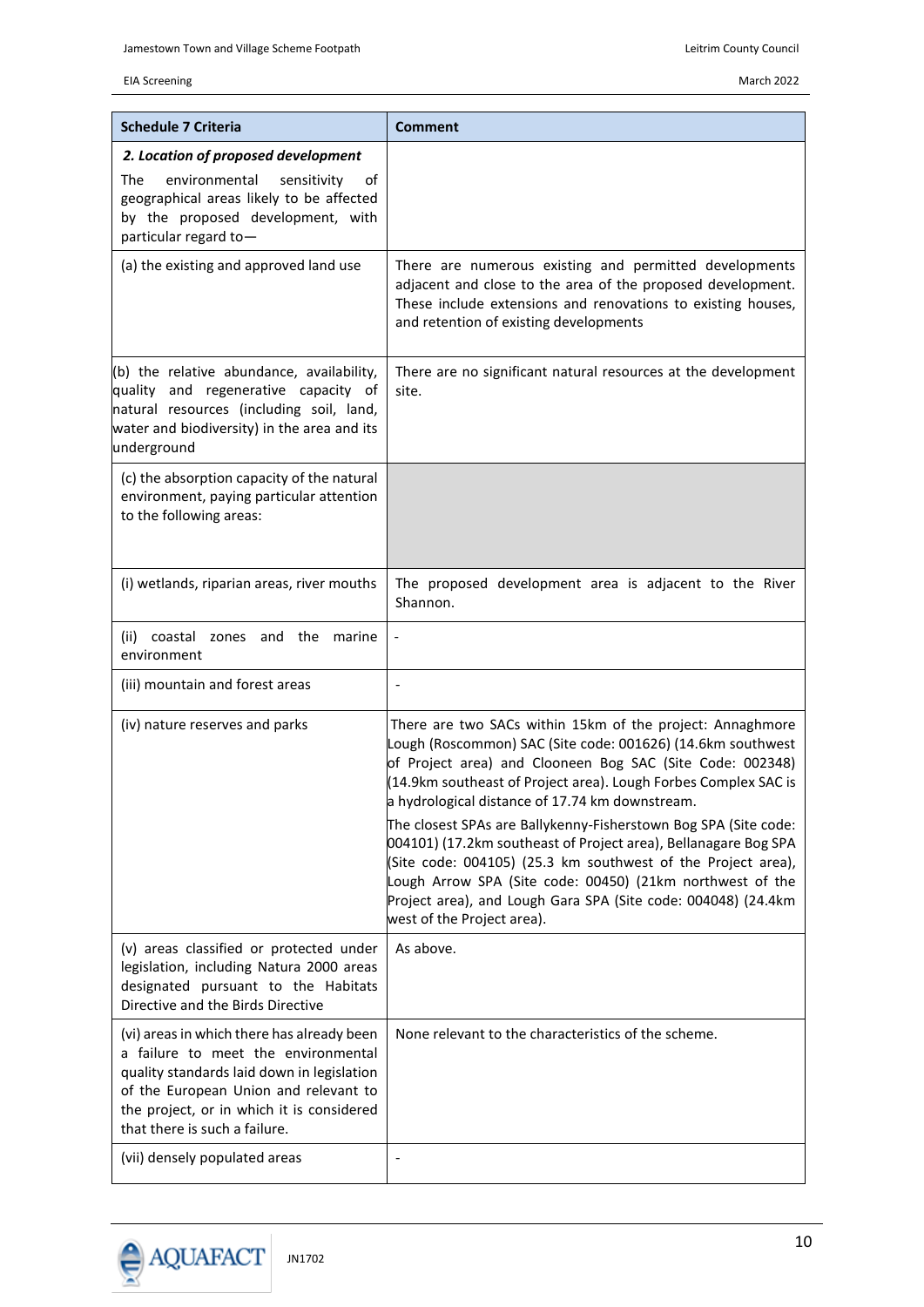| <b>Schedule 7 Criteria</b>                                                                                                                                                                                                                                                                                                                                                 | Comment                                                                                                                                                                                                                                                                                  |
|----------------------------------------------------------------------------------------------------------------------------------------------------------------------------------------------------------------------------------------------------------------------------------------------------------------------------------------------------------------------------|------------------------------------------------------------------------------------------------------------------------------------------------------------------------------------------------------------------------------------------------------------------------------------------|
| (viii) landscapes and sites of historical,<br>cultural or archaeological significance                                                                                                                                                                                                                                                                                      | The Jamestown bridge was built during the 19th century as part<br>of improvements to the Shannon navigation. The main Dublin -<br>Sligo road ran across the bridge until a bypass was completed in<br>the late 1990s.<br>The Dún (Doon) of Drumsna, an Iron Age fortification built as a |
|                                                                                                                                                                                                                                                                                                                                                                            | crossing point into Connacht, lies opposite the quay and runs<br>across the Shannon peninsula between Jamestown and<br>Drumsna. It was one of many linear earthworks built across the<br>country around that time.                                                                       |
| 3. Types and characteristics of potential<br><i>impacts</i>                                                                                                                                                                                                                                                                                                                |                                                                                                                                                                                                                                                                                          |
| The likely significant effects on the<br>environment of proposed development<br>in relation to criteria set out under<br>paragraphs 1 and 2, with regard to the<br>impact of the project on the factors<br>specified in paragraph (b)(i)(l) to (V) of<br>the definition of 'environmental impact<br>assessment report' in section 171A of the<br>Act, taking into account- |                                                                                                                                                                                                                                                                                          |
| (a) the magnitude and spatial extent of<br>the impact (for example, geographical<br>area and size of the population likely to<br>be affected)                                                                                                                                                                                                                              | The project will directly affect an area of approx. 460m of<br>existing roadway and footpaths.                                                                                                                                                                                           |
| (b) the nature of the impact                                                                                                                                                                                                                                                                                                                                               | The works will be undertaken in a built urban landscape, mostly<br>on existing built surfaces. All works are identified as small scale<br>and are expected to be negligible and/or temporary in source<br>emissions due to the characteristics of the scheme.                            |
|                                                                                                                                                                                                                                                                                                                                                                            | The level of potential noise, dust and surface water effects<br>during construction of the development can be reasonably<br>anticipated to be within the normal range of effects that would<br>be expected during routine maintenance works for roads and<br>traffic management.         |
|                                                                                                                                                                                                                                                                                                                                                                            | Any impacts on landscape and amenity can be expected to be<br>largely positive, due to the design which is to improve the public<br>realm of the area.                                                                                                                                   |
|                                                                                                                                                                                                                                                                                                                                                                            | Impacts are not likely to be significant, within the meaning of<br>the EIA Directive.                                                                                                                                                                                                    |
| (c) the transboundary nature of the<br>impact                                                                                                                                                                                                                                                                                                                              |                                                                                                                                                                                                                                                                                          |
| (d) the intensity and complexity of the<br>impact                                                                                                                                                                                                                                                                                                                          | Construction impacts will be temporary and of low intensity and<br>complexity.                                                                                                                                                                                                           |
| (e) the probability of the impact                                                                                                                                                                                                                                                                                                                                          | Temporary environmental impacts will occur. These are not<br>likely to be significant, within the meaning of the Directive                                                                                                                                                               |
| duration,<br>(f)<br>the<br>expected<br>onset,<br>frequency and reversibility of the impact                                                                                                                                                                                                                                                                                 | Any impacts during construction will be temporary to and will<br>be permanent thereafter. These are not likely to be significant,<br>within the meaning of the Directive.                                                                                                                |